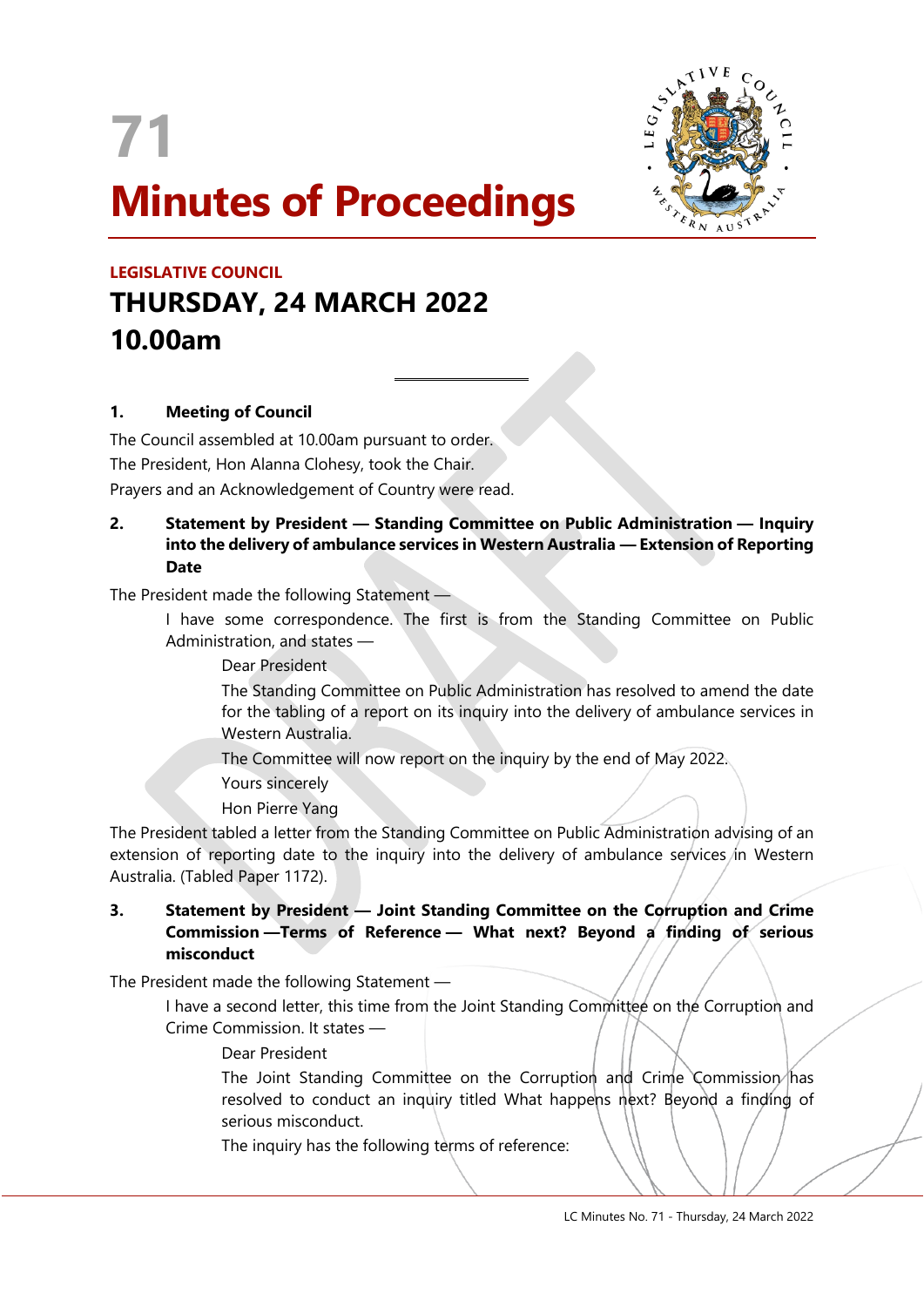The committee will inquire into what happens after a public officer is found to have engaged in serious misconduct including:

- (1) disciplinary and other sanctions imposed by departments, local government, the Western Australia Police Force and other authorities
- (2) unexplained wealth and criminal benefits proceedings initiated by the Corruption and Crime Commission
- (3) criminal prosecutions arising from serious misconduct investigations including prosecuting arrangements, challenges and outcomes
- (4) the roles of the Corruption and Crime Commission, Public Sector Commission, departments, local government, the Western Australia Police Force and other authorities in taking action, oversighting and/or reporting the above outcomes
- (5) measures to improve the effectiveness, transparency and/or oversight of the above.

\* 'public officer' includes a public service officer, police officer, member of either House of Parliament, and member, officer or employee of any authority, board, corporation, commission, local government or council of local government.

The committee will report by 30 November 2023.

Mr M. Hughes, MLA

Chair

The President tabled a letter from the Joint Standing Committee on the Corruption and Crime Commission advising the terms of reference of the inquiry entitled, What next? Beyond a finding of serious misconduct. (Tabled Paper 1173).

# **4. Petition**

Hon Martin Aldridge presented a petition from 47 petitioners requesting the Legislative Council to support a full and independent inquiry into the regional electricity network. (Tabled Paper 1174).

## **5. Papers**

The following Papers were laid on the Table by -

# **Leader of the House**

## *Annual Reports* —

| Reports —                                                                       |  |
|---------------------------------------------------------------------------------|--|
| State of Western Australia and Ventia Australia Pty Ltd — Deed of Extension and |  |

Variation — Court Security and Custodial Services Contract (2022).....................1170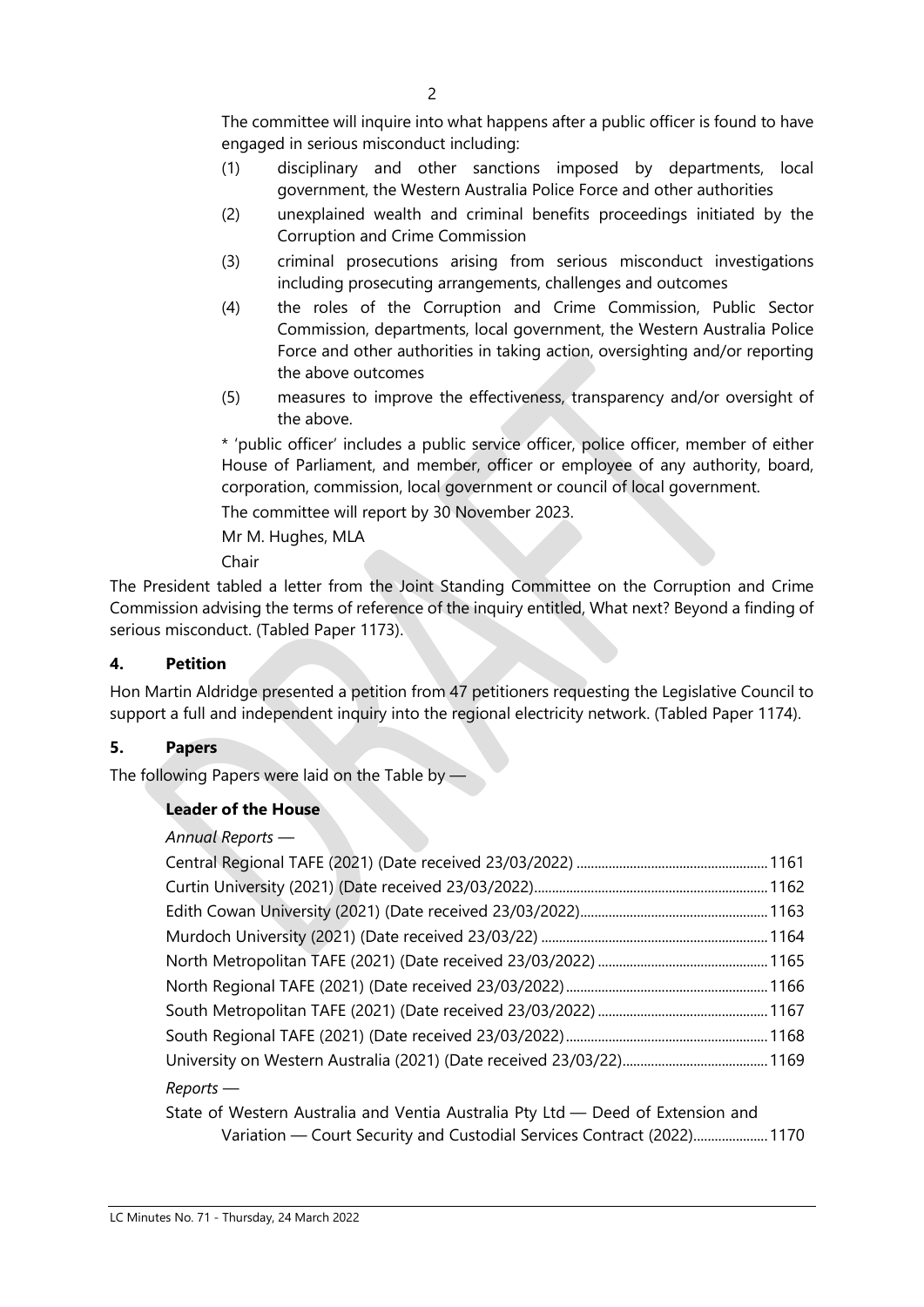#### **Leader of the House on behalf of the Minister for Emergency Services**

*Reports —* Perth Casino Royal Commission — Final Report (4 March 2022)..........................................1171

## **6. Joint Standing Committee on the Corruption and Crime Commission — Report 4 — The definition of 'public officer' in the Corruption, Crime and Misconduct Act 2003 — Parliamentary Inspector's report**

Hon Dr Steve Thomas presented Report 4 of the Joint Standing Committee on the Corruption and Crime Commission, *The definition of 'public officer' in the Corruption, Crime and Misconduct Act 2003 — Parliamentary Inspector's report*. (Tabled Paper 1175).

#### **7. Joint Standing Committee on the Corruption and Crime Commission — Report 5 — Police power of arrest — Parliamentary Inspector's report**

Hon Dr Steve Thomas presented Report 5 of the Joint Standing Committee on the Corruption and Crime Commission, *Police power of arrest — Parliamentary Inspector's report*. (Tabled Paper 1176).

## **8. Joint Standing Committee on the Corruption and Crime Commission — Report 6 — The Corruption and Crime Commission's unexplained wealth function — The review by the Honourable Peter Martino**

Hon Dr Steve Thomas presented Report 6 of the Joint Standing Committee on the Corruption and Crime Commission, *The Corruption and Crime Commission's unexplained wealth function — The review by the Honourable Peter Martino*. (Tabled Paper 1177).

#### **9. Standing Committee on Environment and Public Affairs — Report 58 — Overview of Petitions 2 June 2021 to 2 December 2021**

Hon Peter Foster presented Report 58 of the Standing Committee on Environment and Public Affairs, *Overview of Petitions 2 June 2021 to 2 December 2021*. (Tabled Paper 1178).

#### **10. Shire of Broome Waste Local Law 2021 — Disallowance**

Hon Martin Pritchard: To move on the next day of sitting —

That, pursuant to recommendation of the Joint Standing Committee on Delegated Legislation, the *Shire of Broome Waste Local Law 2021* published in the *Gazette* on 9 December 2021 and tabled in the Legislative Council on 14 December 2021 under the *Waste Avoidance and Resource Recovery Act 2007*, be and is hereby disallowed. (Tabled Paper 983).

#### **11. Emergency Declarations to Manage COVID-19**

Non-Government Business No. 1 having been called, Hon Tjorn Sibma moved, without notice —

That in relation to the McGowan Government's extended use since March 2020 of emergency declarations made under the *Emergency Management Act 2005* and the *Public Health Act 2016* across Western Australia to manage COVID-19, and the related use of extraordinary powers and directions, including, but not limited to, the present *COVID Transition (Level 2 Public Health and Social Measures) Direction (No. 2)*, the Government  $m$ ust $-$ 

- (a) explain how Western Australia is still in a "state of emergency";
- (b) explain why both emergency declarations have been recently extended, and how the multitude of COVID directions which stem from those declarations are justified;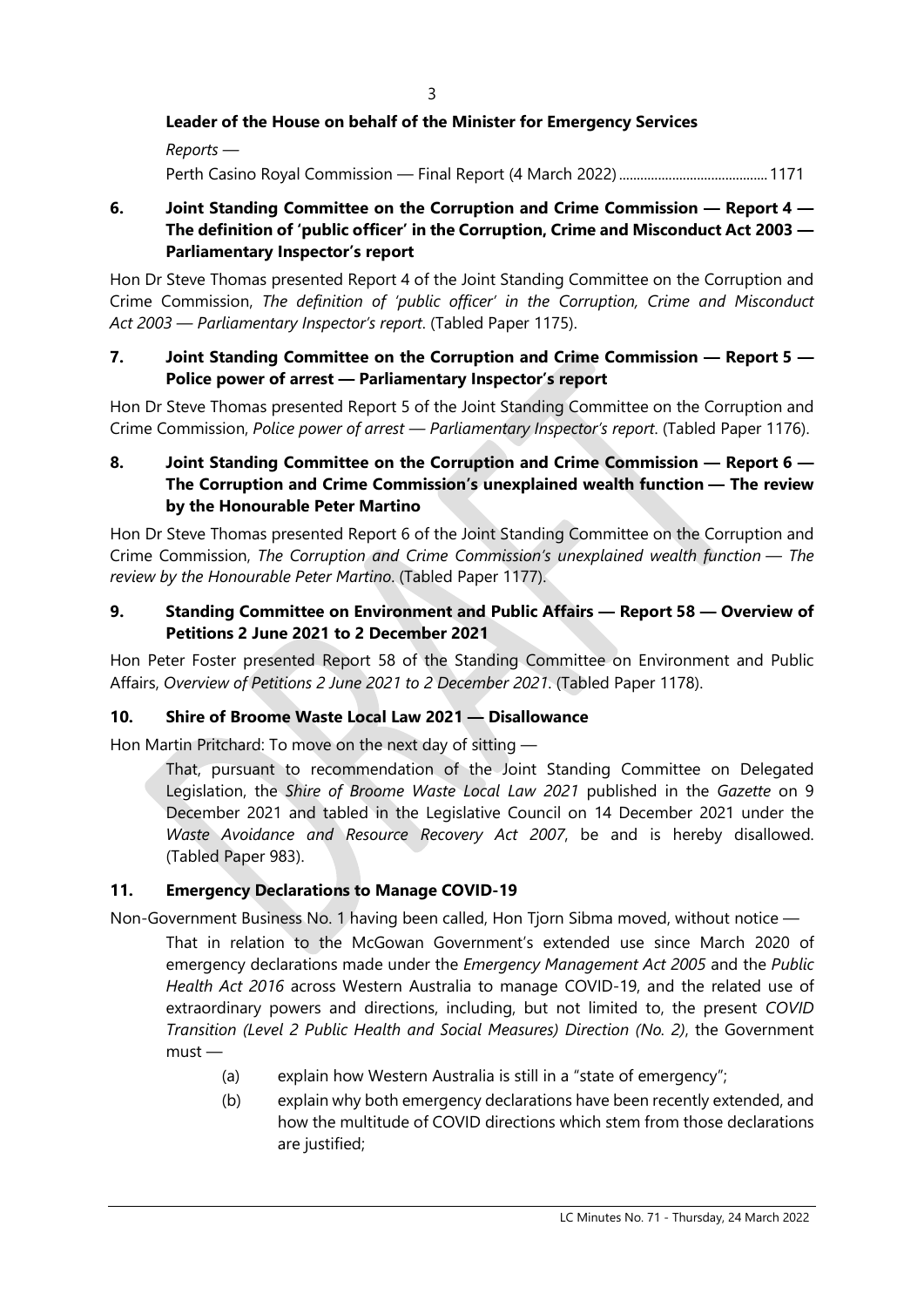- (c) provide all written advice that the Minister for Emergency Services and Minister for Health have relied upon in extending (each fortnight) the above declarations;
- (d) commit to tabling the justification for each future emergency declaration extension granted; and
- (e) describe at which point the Government will revoke the emergency declarations, and at which point each of the present COVID directions will be reviewed or repealed

Debate ensued.

*Motion lapsed.*

## **12. Government Investment in Regional Western Australia**

Private Members' Business No. 1 having been called, Hon Peter Foster moved, without notice —

That this House commends the McGowan Labor Government for its record investment into regional Western Australia and its commitment to regional jobs, industry and businesses through the 2021-22 Budget, COVID-19 \$5.5 billion Recovery Fund, and the Regional Economic Development Grants.

Debate ensued.

*Motion lapsed.*

#### **13. Order of Business**

Ordered — That Order of the Day No. 1, *City of Vincent Local Government Property Local Law 2021 — Disallowance*, be taken after Order of the Day No. 3, *Transfer of Land Amendment Bill 2021*. (Leader of the House).

## **14. Forest Products Amendment Bill 2021**

The Order of the Day having been read for the adjourned debate on the second reading of this Bill. Debate ensued.

Question — put and passed.

Bill read a second time.

The Acting President left the Chair.

#### ———— **In Committee**

(Hon Peter Foster in the Chair)

Clause 1. Debate ensued.

## **15. Questions Without Notice**

Questions without notice were taken.

The Leader of the House representing the Minister for Transport, by leave, incorporated into *Hansard* information in relation to the Western Australian Rally Vehicle Registration Scheme, in response to a question without notice asked by Hon James Hayward.

The Minister for Regional Development representing the Minister for Energy tabled a letter for the Minister for Energy to the Chair of Western Power in relation to the independent review into outages on the South West Interconnected System between 24 and 28 December 2021, in response to question on notice 568 asked by Hon Martin Aldridge. (Tabled Paper 1179).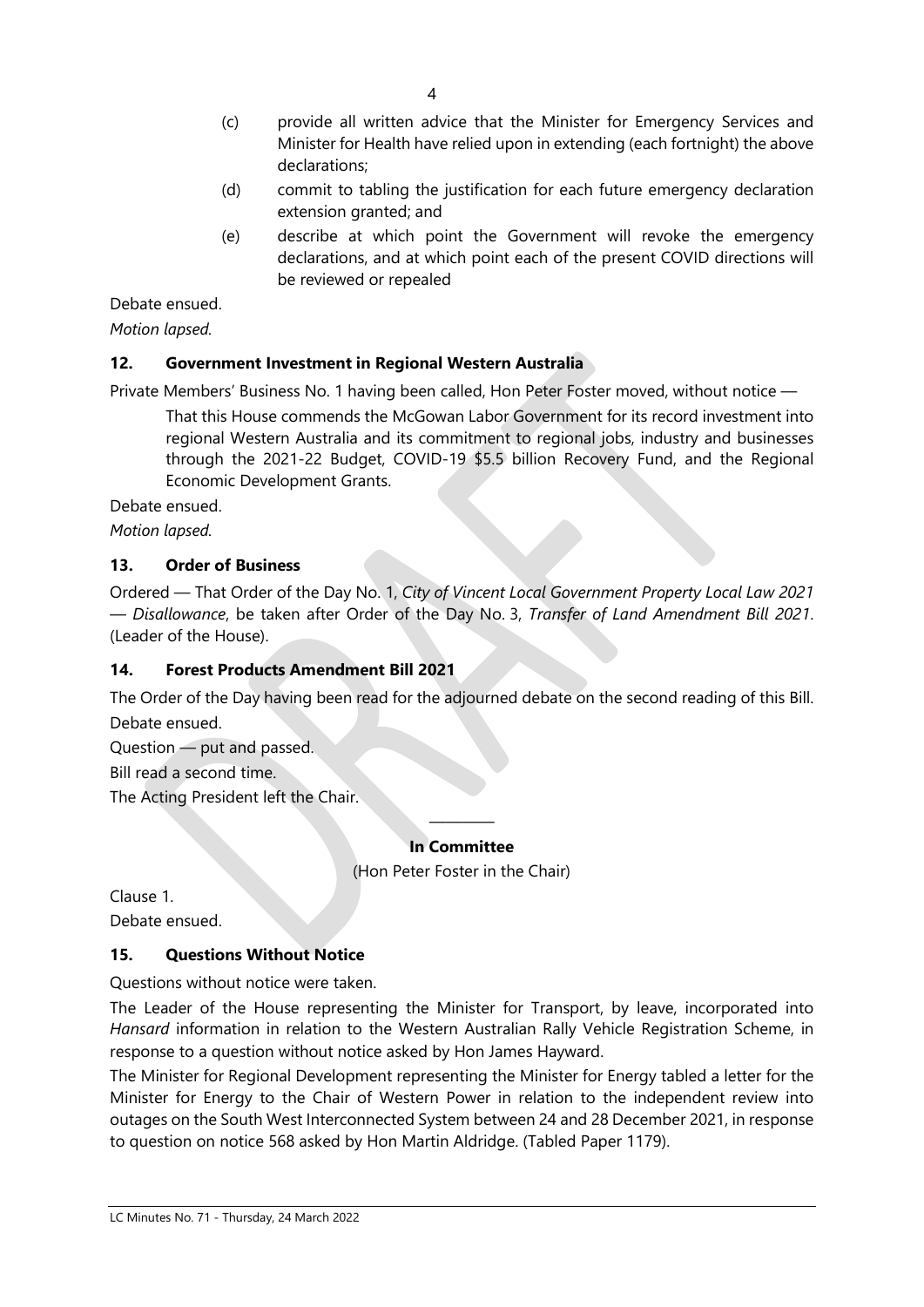## **16. Forest Products Amendment Bill 2021**

Resumption of consideration of this Bill in Committee of the Whole House (*see item 14 above*). The President left the Chair.

#### ———— **In Committee**

(Hon Jackie Jarvis in the Chair)

Clause 1. Debate resumed. Clause agreed to. *Interruption pursuant to order.*

The President resumed the Chair.

The Deputy Chair of Committees reported that the Committee of the Whole House had considered the Bill, made progress, and seeks to sit again.

————

Ordered — That the Committee of the Whole House sit again.

#### **17. Members' Statements**

Statements were taken.

#### **18. Mutual Recognition (Western Australia) Amendment Bill 2021**

The following Message from the Legislative Assembly was reported —

Honourable President Message No. 56

The Legislative Assembly acquaints the Legislative Council that it has agreed to the *Mutual Recognition (Western Australia) Amendment Bill 2021* without amendment.

Mr S.J. Price Deputy Speaker Legislative Assembly Chamber Perth, 24 March 2022

## **19. Railway (METRONET) Amendment Bill 2022**

The President reported the receipt of Message No. 57 from the Legislative Assembly forwarding the Bill for concurrence.

The Leader of the House representing the Minister for Transport moved, That the Bill be read a first time.

Question — put and passed.

Bill read a first time.

The Leader of the House representing the Minister for Transport moved, That the Bill be read a second time.

The Leader of the House representing the Minister for Transport tabled the *Report on the Planned Construction of the Armadale Line and Byford Rail Extension*. (Tabled Paper 1180).

The Leader of the House representing the Minister for Transport tabled a map of the proposed Claisebrook to Mundijong Section. (Tabled Paper 1181).

The Leader of the House representing the Minister for Transport tabled an Explanatory Memorandum relating to the Bill. (Tabled Paper 1182).

Debate stands adjourned.